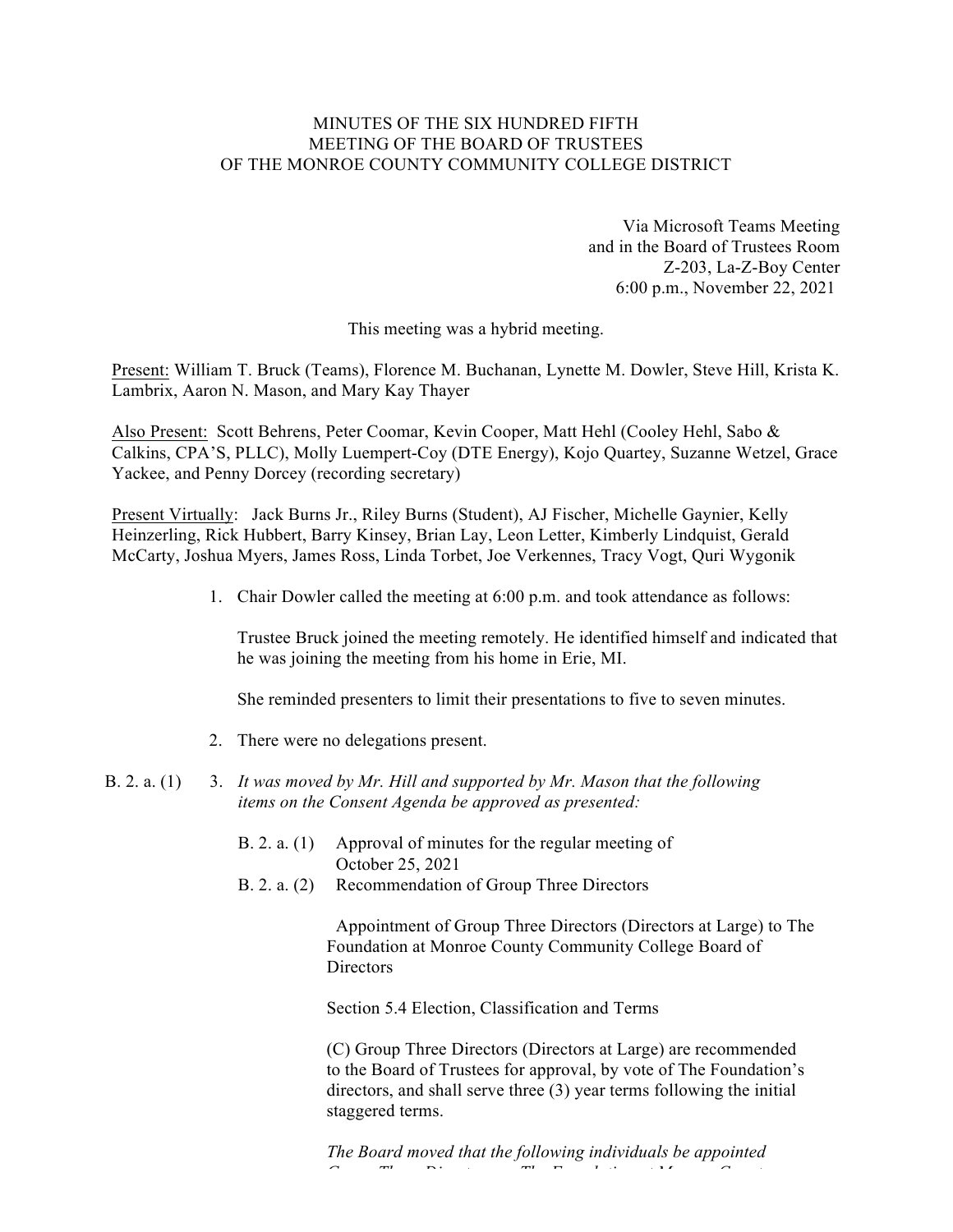Rate

B. 2. a. (4) Proposed Policy Revision – Policy 4.01, College Calendar

The motion carried unanimously.

- 4. Item C. 3. a. (1) NUET 10-Year Celebration Video and Check Presentation, was moved forward in the agenda by unanimous consent.
- C. 2. b. (1) 5. Chair Dowler introduced Molly Luempert-Coy, DTE Energy Regional Manager for Lenawee, Monroe, and Washtenaw counties.

Ms. Luempert-Coy expressed her excitement to be at MCCC to celebrate this landmark anniversary. She explained that, 10 years ago, DTE Energy launched a nuclear technology program in partnership with Monroe County Community college. The program meets national accreditation standards and since its inception, numerous students have graduated from the program. DTE Energy has hired over 40 of those graduates at FERMI II alone. Many other have gone on to find employment within the nuclear industry. She stated that, "It's a wonderful program and has been a great partnership." Ms. Luempert-Coy presented the College with a plaque commemorating the 10-year anniversary. She went on to explain that in addition, to recognize this special year, she worked with The Foundation at MCCC and the DTE Energy Foundation, to launch an endowment for programs in the STEM area. This endowment will help supplement learning for programs in the field. Ms. Luempert-Coy expressed appreciation on behalf of DTE to celebrate the endowment with the Board. She gave a shout out to Joshua Myers, Executive Director of the Foundation, and his team, for all of the hard work they put in to make this endowment happen. She also commended Parmeshwar Coomar, Dean of Applied Science and Engineering Technology, and his department for the wonderful working relationship they have with DTE.

Ms. Luempert-Coy shared a video called "10 years of Service Celebration Monroe County Community College NUET Program."

Chair Dowler commented that Ms. Luempert-Coy has been a loyal advocate for the College for decades. She has served on The Foundation for the College, and sat on the advisory committee for NUET. She thanked Ms. Luempert-Coy for her hard work putting together this 10–year celebration for the NUET program.

## 4. New Business

B. 2. a. (1) 6. *It was moved by Ms. Thayer and supported by Mr. Hill that the following resolution of commendation for Ms. Lisa Scarpelli be adopted:*

> *WHEREAS, Ms. Lisa Scarpelli will retire from her position as assistant professor of geosciences at Monroe County Community College, effective December 17, 2021, and*

*WHEREAS, Ms. Scarpelli has been an outstanding full-time faculty member for 21 years and a valued and highly esteemed professor in the Science and Mathematics Division, and*

*WHEREAS, Ms. Scarpelli taught earth science, physical geography and physical*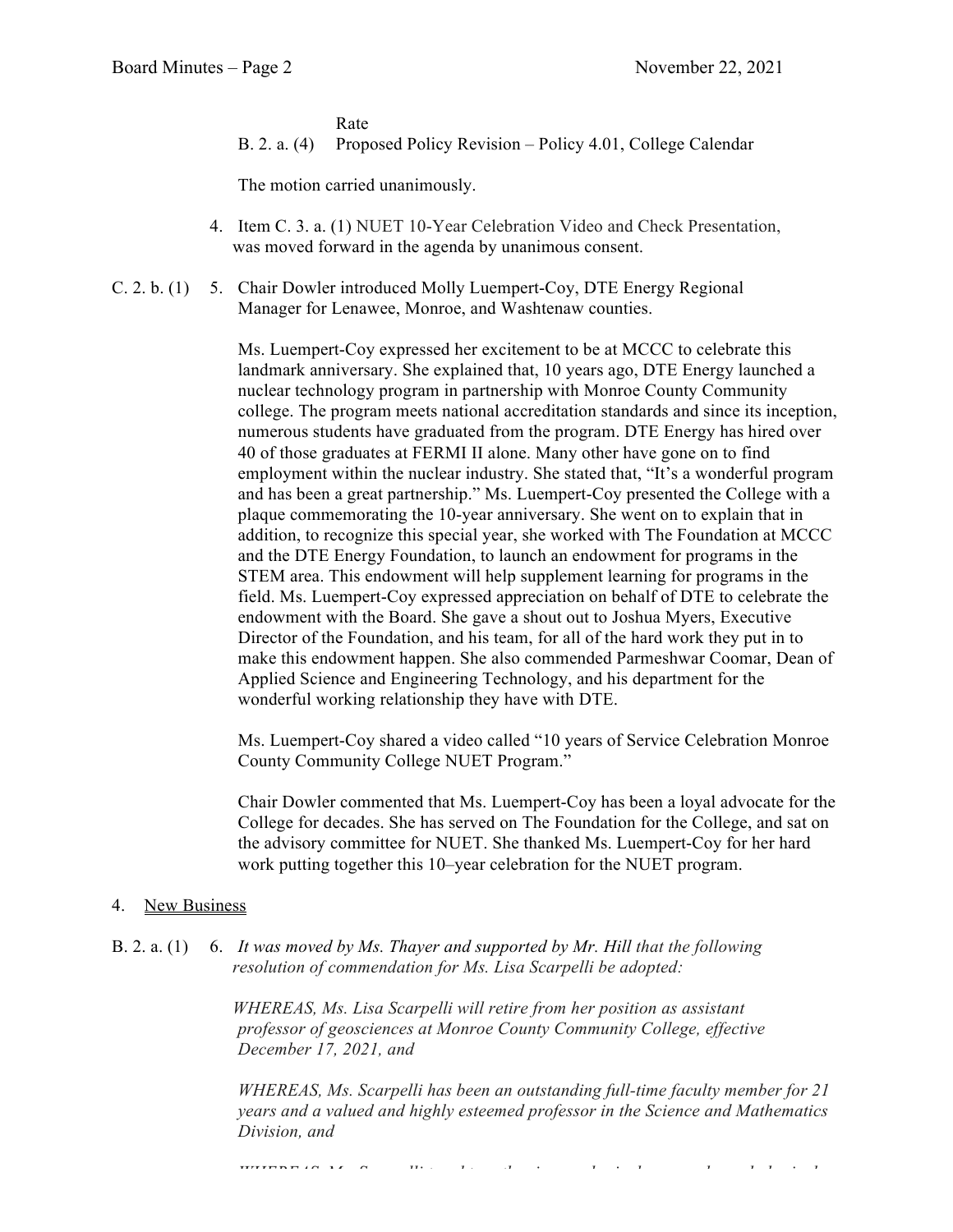*WHEREAS, Ms. Scarpelli has been recognized for her teaching roles, having been nominated on several occasions for the Outstanding Faculty of the Year award,*

*THEREFORE, BE IT RESOLVED that the Board of Trustees recognizes Ms. Lisa Scarpelli for her dedicated service and contributions to her students and the community, and*

*BE IT DECIDED that by the President's recommendation, Ms. Scarpelli shall hereby be granted faculty emeritus status, and*

*BE IT RECORDED that the Board of Trustees wishes for Ms. Scarpelli continued success, good health, and happiness on this day, November 22, 2021.*

The motion carried unanimously.

B. 4. a. (2) 7. *It was moved by Ms. Thayer and supported by Ms. Lambrix that the following resolution of commendation for Dr. Roger Spalding be adopted:*

> *WHEREAS, Dr. Roger Spalding will retire from his position as professor of physics and astronomy at Monroe County Community College, effective December 31, 2021, and*

*WHEREAS, Dr. Spalding has been an exceptional full-time faculty member at MCCC for more than 42 years and a valued and highly esteemed professor in the Science and Mathematics Division, and*

*WHEREAS, Dr. Spalding has taught a wide variety of courses, including but not limited to the areas of general physics, technical physics, astronomy, algebra, statistics, calculus, and specialized and career-based physics classes, and*

*WHEREAS, Dr. Spalding has created a positive work environment in numerous classes that has allowed students to develop academically as well as intellectually, serving them well both at MCCC and beyond, and*

*WHEREAS, Dr. Spalding has on several occasions been nominated as Faculty of the Year and recently served as the Honorary Grand Marshal for MCCC's graduation ceremonies, and*

*WHEREAS, Dr. Spalding has been an active community member at his local church, St. Paul's Methodist, by leading Sunday school for adults and the church board, and*

*WHEREAS, Dr. Spalding has served as president of the MCCC Faculty Association as well as on multiple building committees, and*

*WHEREAS Dr. Spalding was one of the first faculty members to require computer use for science laboratories and also developed comprehensive lab manuals.*

*THEREFORE, BE IT RESOLVED that the Board of Trustees recognizes Dr. Roger Spalding for his dedicated service and contributions to his students and the community, and*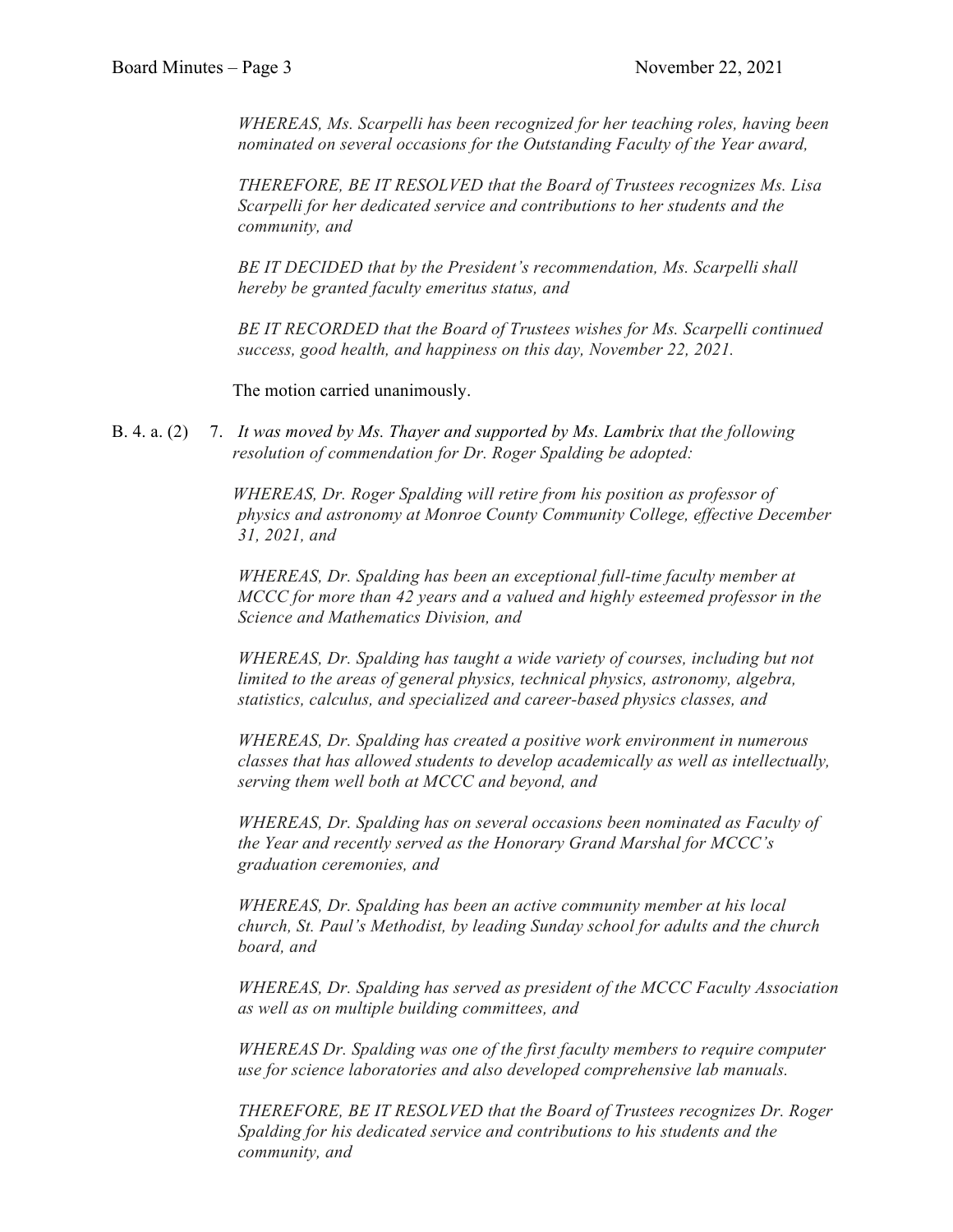University of Toledo. Dr. Spalding also stored and handed out millage signs during the last campaign. Dr. Quartey thanked Dr. Spalding for his years of service to the College and its students.

The motion carried unanimously.

- C. 2. b. (1) 8. This item was presented earlier in the agenda.
	- 9. Item C. 3. a. (3) 2020-21 Audit Report was moved forward in the agenda by unanimous consent.
- C. 3. a. (3) 10. Matt Hehl, from Cooley Hehl, Sabo & Calkins, CPA'S, PLLC, gave the Board a summary of the 2020-21 Audit Report for the Board.

Mr. Hehl thanked his colleague, Gary Wenzel, who has been with the firm for nearly 20 years and who is a crucial part of the audit. Mr. Hehl met with the Board audit committee and they went through the audit in great detail and answered any questions they had as well as gone through all required communications. In addition, The Foundation is a component unit of the college. Those financial statements are within the financial statements of the College. Mr. Hehl and his team have met with the finance committee of The Foundation as well.

Mr. Hehl moved on to the required communication piece of the audit. This includes three parts, the auditor's responsibility under the general accepted auditing standards; the management's responsibility, and for what the College pays, the auditor's opinion.

The firm's responsibility is to express that. They do that by planning and performing the audit with reasonable assurance. The managements responsibilities are the financial statements, the selection and use of the appropriate accounting policies, and adopting and maintaining sound internal controls. The opinion for this audit is a non-qualified, or clean opinion. Mr. Hehl commended the staff at MCCC for doing a fantastic job. The audit is never easy let alone in times of COVID. Also with the surplus of funds the College has been awarded due to the pandemic, the additional reporting of those funds and their policies are moving targets.

Mr. Hehl spoke about the Statement of Net Position and showed a comparison over 2017 through 2021. Current assets, are assets that could be liquidated or that are able to come due within a year. These assets are up \$3 million from 2020 to 2021. There is a large increase in total assets both current assets (mostly cash liquidity) and fixed assets, which went from \$57 million in 2020 to \$63 million in 2021. This increase is largely due to capital assets. Liabilities have stayed fairly consistent. staying daily consistent. The biggest piece of liabilities is the pension liability, which has also remained fairly consistent year over year. The unrestricted net position is the money the College has available to use (\$(31 million)). Those unrestricted funds have within them the pension liability. The breakdown of that \$(- 31 million) is on page 26 of the audit book.

Mr. Hehl presented the Revenues and Expenses as more of an income statement. Under Operating Revenues, Year over year there has been decline in tuition. Of the total \$7.8 million of operating revenues in 2021, \$5.9 million of that is tuition. The  $\alpha$  operating expenses have stayed level, which is positive. There has been an uptick in uptick in uptick in uptick in  $\alpha$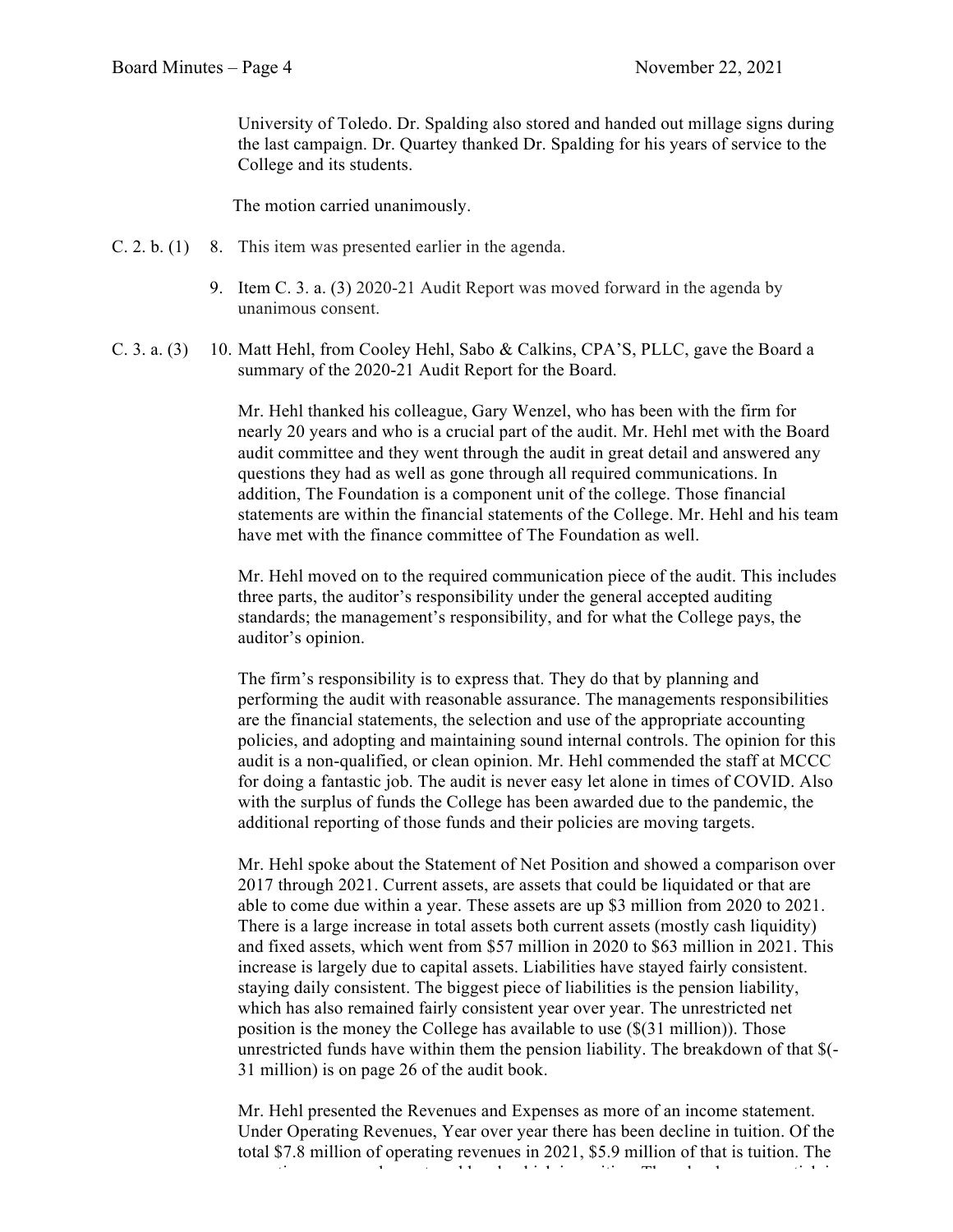2021 in operating revenue. This means less of the burden is being put on the students. In terms of tuition percentage as a whole, revenue has gone from \$7.8 million to \$5.96 million in 2021 (roughly down 15 percent). Other colleges have seen same downward trend, in all MCCC has a heavier burden put on the nonoperating revenue versus other colleges. A far as operating expenses, from 2019 to 2021 MCCC's expenses have gone down 3 percent, Macomb Community College is up at 5 percent, and Schoolcraft College has remained flat.

Mr. Hehl moved back to the Unrestricted Position, showing a slide of the various categories broken down year over year. He noted the first category, working capital, had a positive increase. The pension and OPEB funds show a \$(43 million) balance, but the increased working capital is a positive moving forward. Mr. Hehl moved onto the next slide which showed a graph of the Unrestricted Net Position. He commented that working capital has been steadily increasing.

In closing, Mr. Hehl thanked the Board and commented that there has not been much change in the heart of the financial statements. As a whole, the statements the detail. The Foundation's financial statements ae also included. Line items that have a reference are tagged. Required communications are located at the end of the audit book. at the end. He also noted that the MCCC staff was tremendous to work with and responsive to providing the auditors all the information they needed. He commented that Not all audits are performed in a nice environment. In addition to audit there is a single audit that will be delivered under separate cover.

Dr. Quartey and Chair Dowler thanked Mr. Hehl and his staff as well as Mr. Fisher and his staff. Chair Dowler also thank Trustees Mason and Thayer for serving on the audit committee. Trustee Thayer also offered congratulations to Dr. Joshua Myers, Executive Director of The Foundation, on a great audit.

Mr. Hehl's complete report is part of the permanent Board file and can be obtained from the President's office.

C. 3. a. (1) 11. President Quartey announced the following staff appointments, promotion, and resignation:

## Staff Appointments:

- Easton Cox, General Maintenance Worker, effective November 15, 2021 (replacing Garrett Lawson who was promoted to Power Systems Trainee)
- Gerald McCarty II, Director of Student Success, effective November 18, 2021 (Restructured position, formerly Director of Library, replacing Laura Manley who has moved to faculty)
- Erinn Kehrl, Administrative Assistant, Facilities Operations to the Director of Planning and Facilities, effective November 19, 2021 (replacing Sherry Bussell)

#### Promotion:

 Derek Brylinski, General Maintenance Chief, effective November 8, 2021 (new position)

#### Resignations:

 Jason Young, System/Security Administrator, effective November 11, 2021  $\alpha$  is the Miller Miller, Safety State State State  $\alpha$   $\alpha$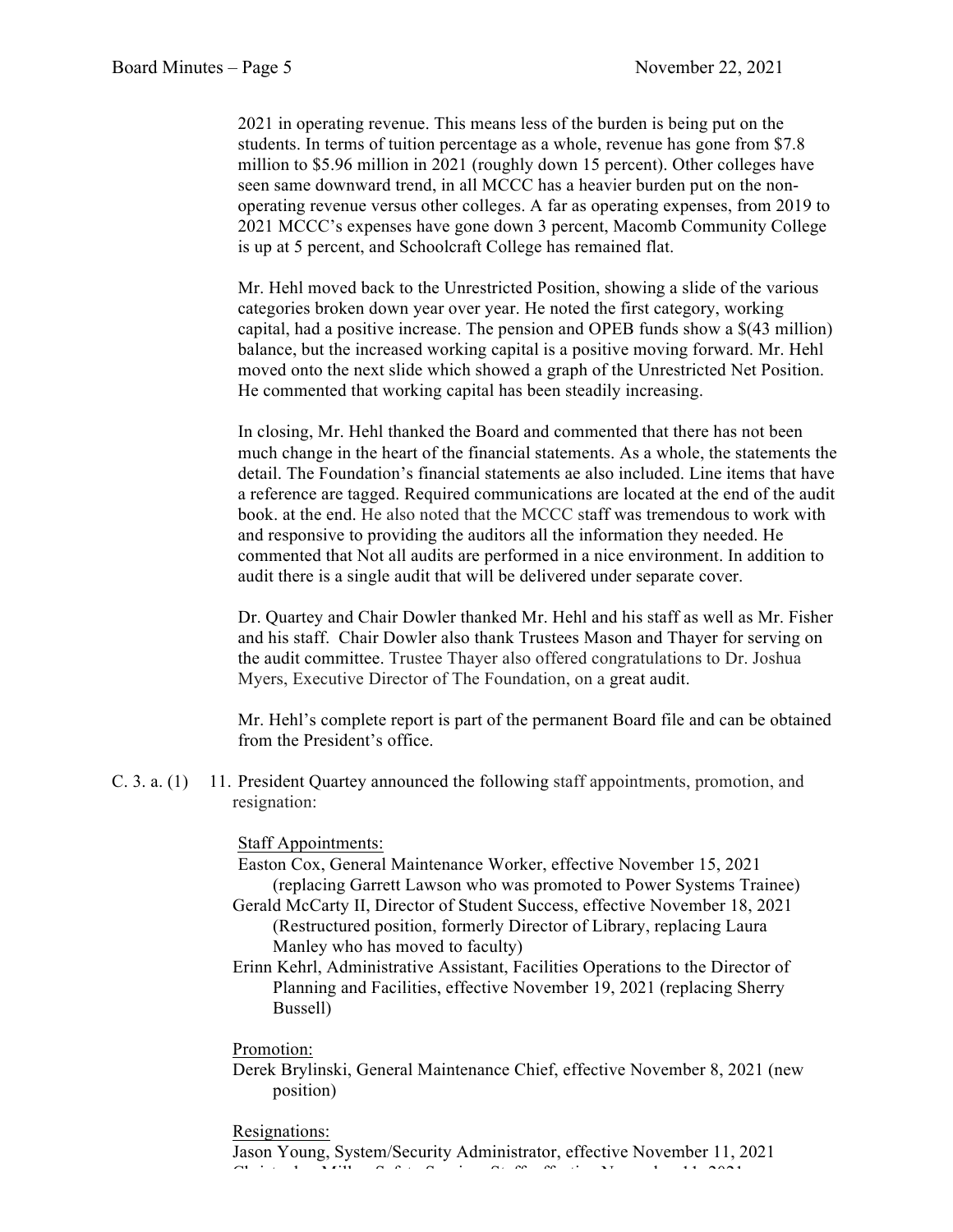Ms. Wetzel thanked the Board Audit Committee, Mr. Mason, Ms. Thayer, and Ms. Dowler who met with the auditors on November  $9<sup>th</sup>$ . The Appropriations bill requires the colleges to submit their audits by November  $15<sup>th</sup>$ . She also thanked AJ Fischer, Director of Finance, and his team for their work on the audit. As Mr. Hehl mentioned earlier, the single audit is in process and will come to the Board at a later date.

Ms. Wetzel announced that the property tax litigation for the Fermi II nuclear power plant has been settled. To date the College had paid \$11,112 of the \$30,000 the Board approved. One more bill is expected, which Ms. Wetzel will report on at a later date. Ms. Wetzel gave the Board a hand out showing the settlement's final impact on the county as a whole in terms of taxable values. She also summarized how it affects the college's General Fund. Between 2019 and 2028, the cumulative loss in revenue will be just over \$1 million total. The annual loss is about \$238,000 a year. The resolution does not require the College to pay a tax refund to DTE. For the maintenance and improvement millage, from 2021 through 2025, the cumulative loss will be about \$159,000. Ms. Wetzel expressed the importance for everybody to help expand the economic base for the base. The College also needs to be mindful of the possibility of the coal plant may phasing out sooner than expected. Ms. Wetzel encouraged the Board to let Dr. Quartey know if they had any questions and that she will gather the information to answer them.

Dr. Quartey added that the College is fortunate that the tax litigation was resolved the way it was. He is thankful for the great relationship between the College and DTE Energy. Ms. Wetzel explained that the excess money for the set-aside for the maintenance and improvement millage will stay in that fund, and the General Fund monies were put into he maintenance and repair account. Some of the money was used for the payback on the coal burning planet.

Ms. Wetzel gave a brief update on the Campbell Learning Resource Center construction project, which is on schedule and going well. Jack Burns, Jr., is the lead on the project. Kelly Heinzerling is stepping in now to take care of the furnishings. The building is expected to open in late June 2022. The Student Government Room, the DEI space, and the single use restroom and private room are also on schedule.

Ms. Wetzel asked the Board to let Dr. Quartey or Ms. Dorcey know if they would like to see the work on the Campbell Building once it is ready and Ms. Dorcey will schedule a tour for them.

C. 3. a. (4) 13. Dr. Quri Wygonik, Director of Institutional Research, Planning and Accreditation, gave the board an update on the 2020-21 CCSSE Report.

> Dr. Wygonik began her update on the 2020-21 Community College Survey of Student Engagement report known as CCSSE. The survey is comprised of different focus areas that have been reviewed over a couple of different administrations of the survey. New this year's administration, MCCC was enrolled in a pilot survey that asked students about issues around race and ethnicity.

Dr. Wygonik reminded the Trustees that CCSSE is a benchmarking survey so MCCC benchmarks against institutions across the U.S., many of which are of  $s$  in the matrix size to  $\frac{1}{2}$  enrollment. She explained that  $\frac{1}{2}$  of  $\frac{1}{2}$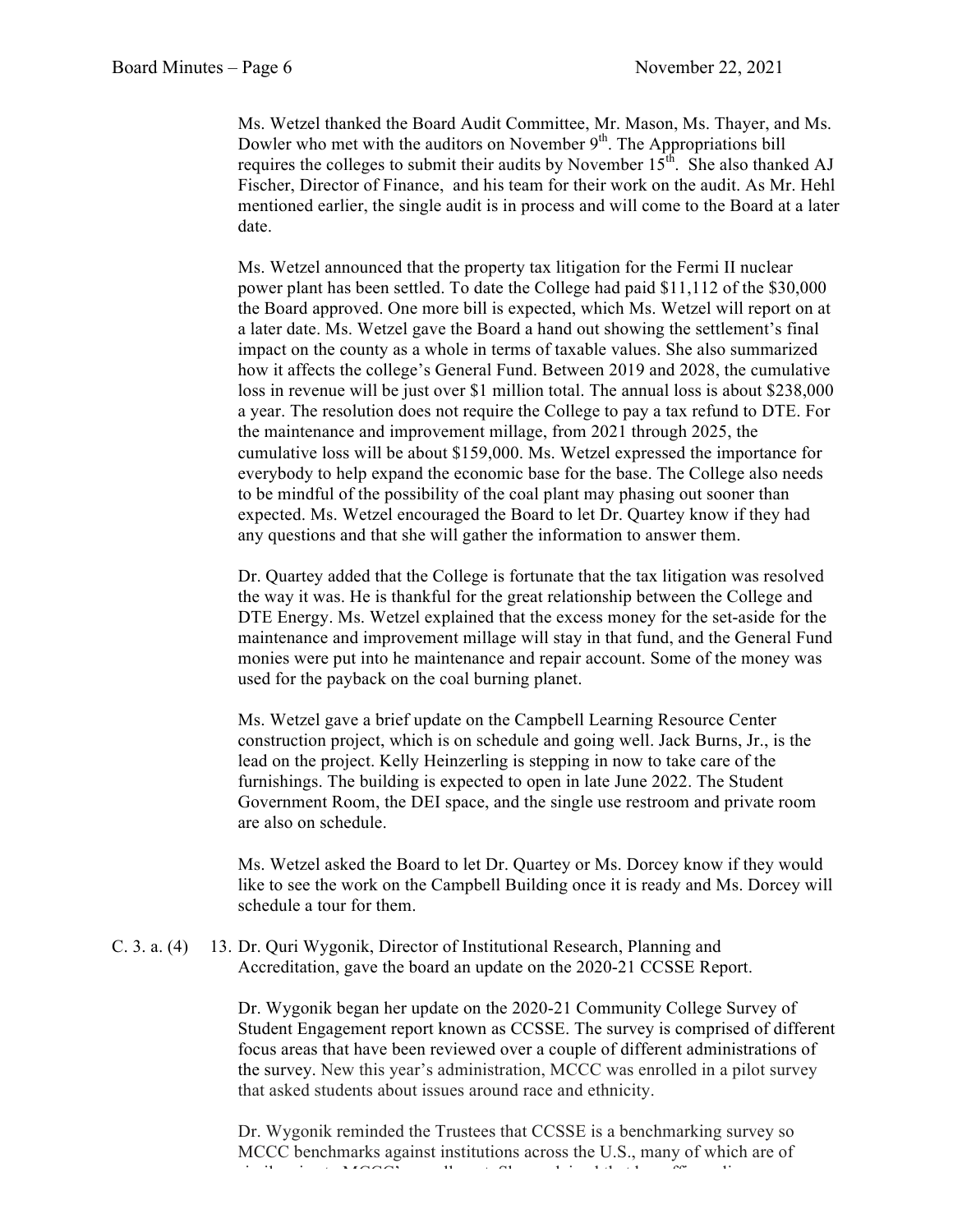students are preparing for class by studying, reading, writing, rehearsing, doing homework, or other activities related to their program.

Dr. Wygonik reviewed the areas or lower engagement. MCCC students scored lower than the average benchmark active collaborative learning based on the variety and frequency of different types of teaching techniques in the classroom. Students are reporting that they are making fewer presentations and having fewer opportunities where they are working with other students in and outside of class on project work. That could be based on the curriculum or the expectations of the instructors. We are also seeing under utilization of skills labs and computer labs. This is probably due more so to COVID than student effort.

Dr. Wygonik moved on to speak about the areas where MCCC students scored at or above the comparable cohort benchmark level such as, active and collaborative learning, student effort, and academic challenge. Looking at support for learners, MCCC is doing well with providing financial support for students; as well as offering good career counseling; however there is an underutilization of academic advising services compared to the cohort. The College is addressing this through its strategic planning efforts and through its work in the HLC Student Success Academy.

MCCC is performing low in all of the categories related to the first year experience. This is likely due to the fact the MCCC does not have a formalized first year experience program at the institution. Dr. Scott Behrens, Vice President of Enrollment Management and Student Success, is aware of this issue and this is also an area of focus in MCCC's work in the student success academy. There are also some issues with MCCC students not receiving advising on creating a plan of study or robust transfer pathways, which are other areas of focus.

Dr. Wygonik closed with highlights of student characteristics. Most students are trying to attain an associate degree, while many are at MCCC for self-improvement reasons or to update job-related skills. As evidenced by the NUET program, MCCC is providing opportunities for student to enhance their job related skills. In terms of personal and financial characteristics, 46 percent of students work more than 30 hours per week compared to 31 percent of the cohort. Twenty-eight percent of students spend more than 30 hours per week caring for dependents living in the same home. In terms of financial support, 38 percent use grants, 33 use scholarships, 22 percent use student loans, and 11% use public assistance to pay tuition. Dr. Wygonik also outlined the top five reasons that student withdraw from the college, as well as COVID-19 special focus items.

Dr. Wygonik announced that MCCC did enroll in a Race/Ethnicity Pilot survey to which the response rate was very low (10 students). Since this survey was administered concurrently with the main survey, this may have led to "survey fatigue." Dr. Wygonik will be increasing efforts and being more strategic about future such surveys.

Dr. Wygonik's complete presentation is part of the permanent Board file and can be obtained from the President's Office.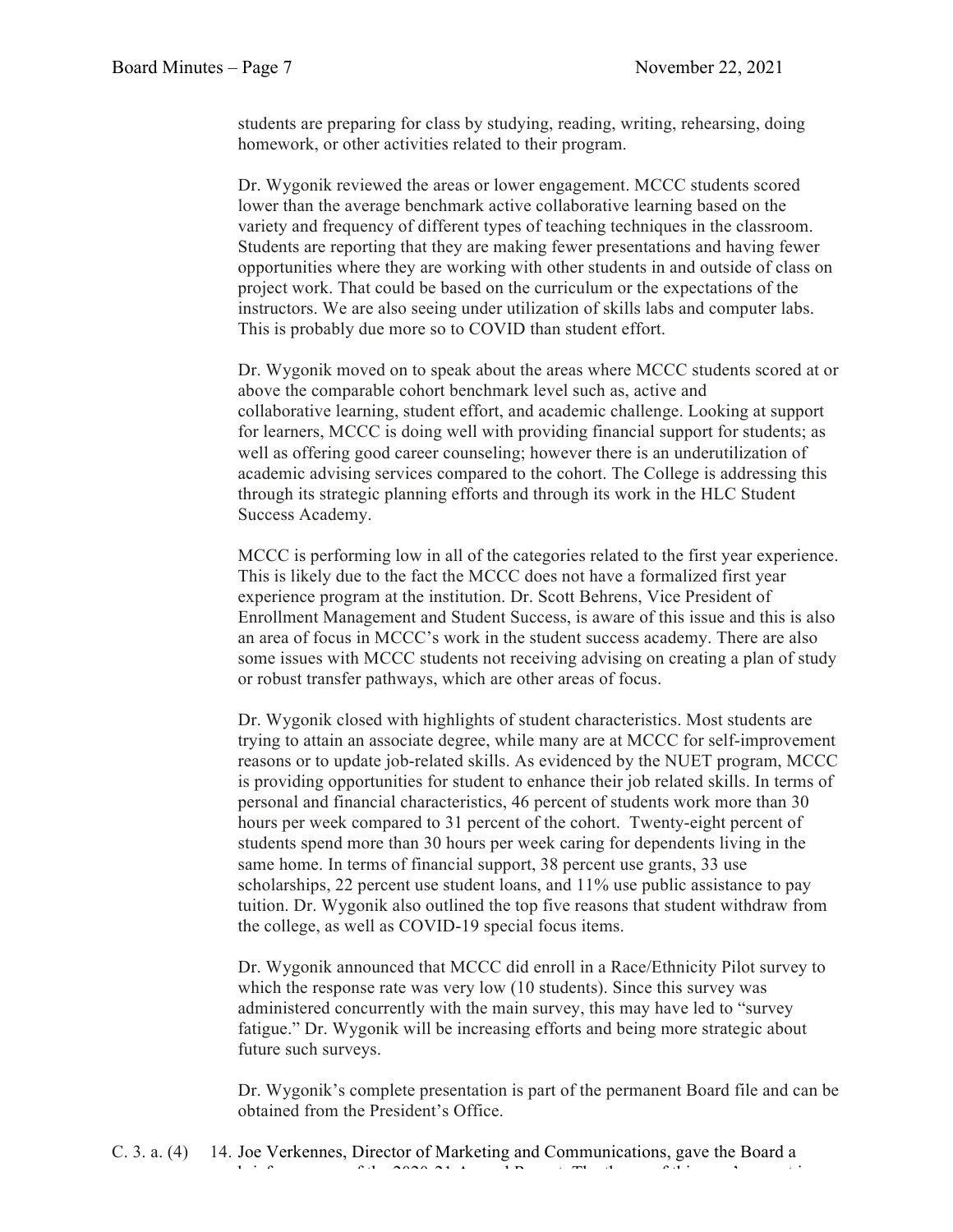Mr. Verkennes said that the following spread explains the major efforts made last year to improve facilities and infrastructure to enhance student learning spaces and other spaces across campus. Spread number three, tells the story of how in 2021, MCCC continued to make great strides towards keeping education accessible to students, including major efforts to leverage state programs such as Futures for Frontliners and Michigan Reconnect. The 2020-25 strategic plan is covered in detail, including an overview of the progress and a list of the completed and in progress tactics at the date of publication of the annual report.

Moving on to the next section, Mr. Verkennes explained the DEI plan, creating a culture of diversity, equity, and inclusion. Included is a comprehensive list of all of the activities the College has done in terms of events, panel discussions, etc., over the last year. The last two spreads cover the milestones, partnerships, and outreach to those impacted by COVID-19. Also covered is NSF grants, the Maker Space, marketing awards, and outreach to the business word during the pandemic. The end of the report is dedicated to the summary of The Foundation and MCCC's annual report. The reports will be distributed to donors, the Board members, Foundation board members, alumni board members, and all employees. Mr. Verkennes' office will also post the report on social media, and email it to the ConstantContact database of almost 40,000 contacts.

Dr. Quartey commended Mr. Verkennes and his team for the job they do.

C. 3. b. (1) 15. President Quartey summarized his reports to the Trustees, which he sends every other week.

> Dr. Quartey announced that the College continues to register students for the winter semester with enrollment up about two percent year-over-year. Mr. Jack Roush was on campus on November 18, 2021. He thanked the Board for their support and thanked Mr. Mason for attending the event. Ms. Wetzel updated the Board earlier on the DTE property tax appeal settlement. The MCCA presidents met on November 12<sup>th</sup>. Current president, Mike Hansen, is retiring and Brandy Johnson will be replacing him. The agenda included discussions of the BSN Nursing Legislation, which is gaining more traction, the Budget Supplemental process, significant funding for equipment and other programs and much more. There is significant funding from the American Rescue Plan, however, this will have to go to through the legislative process.

MCCC continues to be a part of the Monroe LINK Plan. MCCC would be the lynchpin for training high school students as part of the CTE Hub/Middle College concept. This is one of the areas that we submitted an LOI to the Ralph F. Wilson Foundation to support MCCC's application for a \$60,000 planning grant.

Dr. Quartey and Dr. Scott Behrens, Vice President of Enrollment Management and Student Success, attended the Michigan College Access Network Maritime Academy in Grand Rapids last month. The next step in our effort to form a Local College Access Network (LCAN) is to bring several community organizations together to focus on significant improvements in the educational arena. Conversations will continue in an effort to determine how to really drive this 60 by 30 concept forward.

MCCCC held a successful Veterans Day event on campus, with one  $\mathcal{P}(\mathcal{A})$